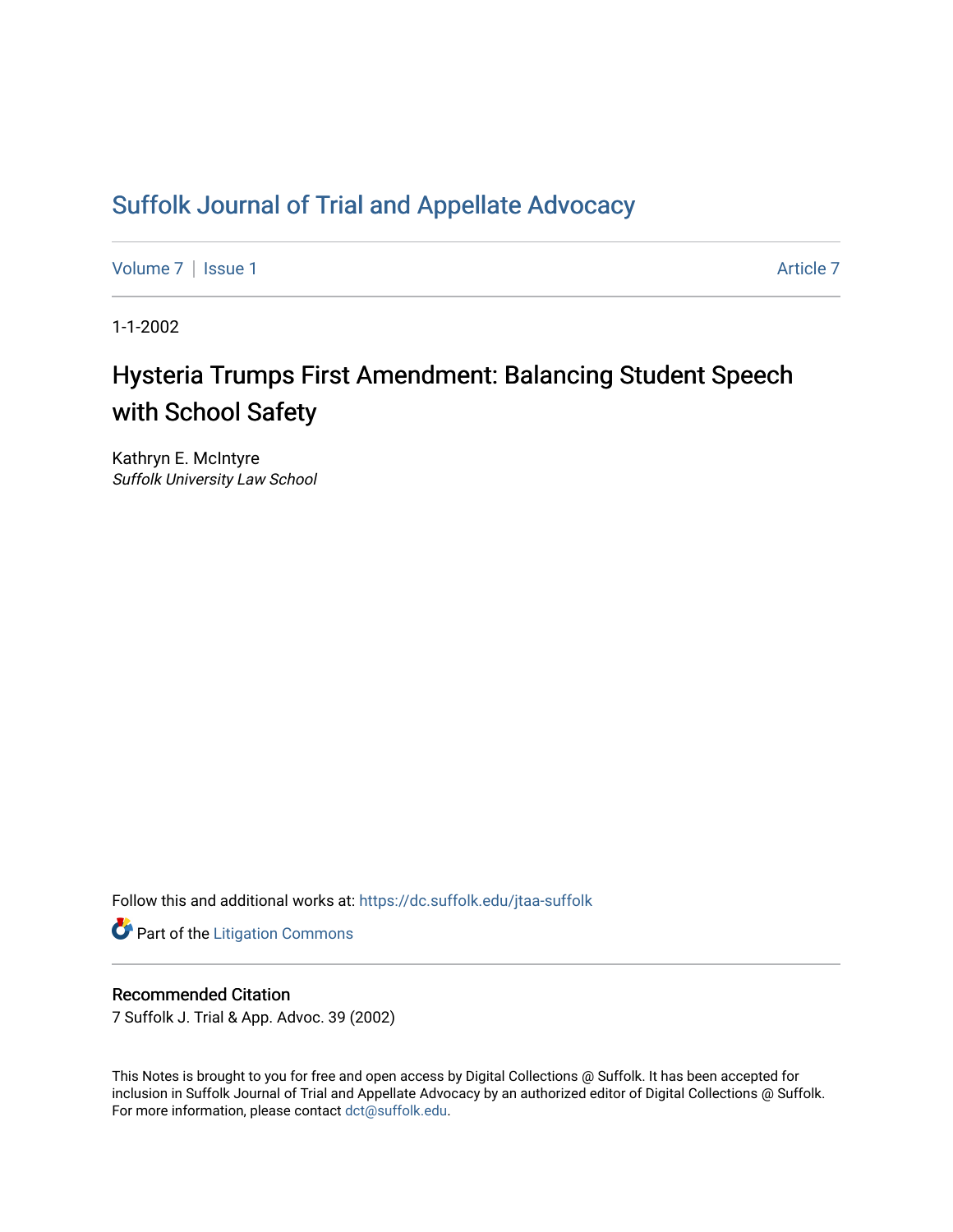### **HYSTERIA TRUMPS FIRST AMENDMENT: BALANCING STUDENT SPEECH WITH SCHOOL SAFETY**

#### **I. INTRODUCTION**

On April **5,** 2000, Michael Demers was a 15-year-old eighth grader enrolled in Northwest School, Leominster, Massachusetts.' Mrs. Roselli, Michael's English teacher, ordered Michael to leave the classroom when he continued to talk after being told to stop talking to the other students.<sup>2</sup> Michael went to a classroom next door, where another teacher, Mr. Gendron, asked him why Mrs. Roselli had thrown him out of her class.<sup>3</sup> Mr. Gendron then told Michael to draw a picture about how he was m. October 18

Feeling angry, Michael drew a picture of the school and the Superintendent surrounded by explosives.<sup>5</sup> After finishing his picture, Michael handed it to Mr. Gendron.<sup>6</sup> When Mr. Gendron asked Michael if he planned on carrying out what he drew, Michael said no; he was just expressing his anger.<sup>7</sup> On April 7, 2000, the principal called Michael into his office and questioned him about the picture. $8^{\circ}$  Once again, Michael reiterated his intentions and reasons for drawing the picture.<sup> $\frac{5}{9}$ </sup> On April 7, 2000, the principal suspended Michael from school and subsequently, on May **1,** 2000, the school board expelled him for the remainder of the school year because he refused to see a psychiatrist. **<sup>10</sup>**

Prior to expelling Michael, the school administration had not analyzed Michael's present intent or ability to carry out the  $act<sup>11</sup>$  depicted

**1** *See* MASS. **GEN.** LAWS ch. 275, §§ 2, 6 (2001). Section 2 states in pertinent part "if a complaint is made to any such court or justice that a person has threatened to commit a

**<sup>1</sup>** Plaintiffs Memorandum of Law **In** Support of Temporary Restraining Order at **I,** Demers v. Leominster Sch. Dep't (D. Mass. filed May **23,** 2000) (No. CAOO-40082).

<sup>2</sup> *Id.*

 $\frac{3}{4}$  *Id.* 

<sup>4</sup> *id.*

**<sup>&#</sup>x27;** *Id.* at 2.

<sup>&</sup>lt;sup>6</sup> Plaintiff's Memorandum at 2, *Demers* (No. CA00-40082).

**<sup>7</sup>** *id.*

**<sup>8</sup>** *id.*

 $\int_{10}^{9}$  *Id.* 

 $\frac{10}{11}$  *Id.*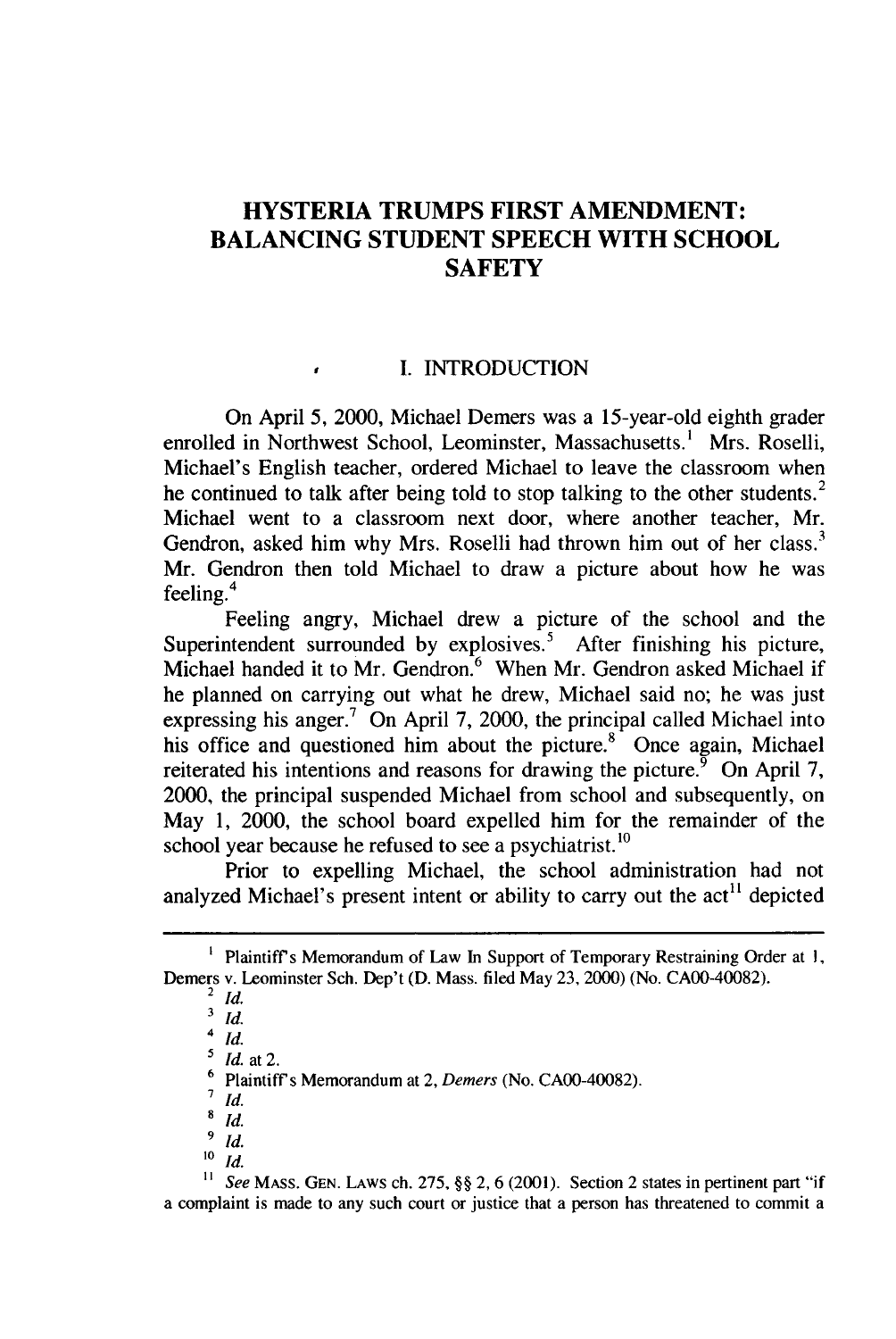in his artwork.<sup>12</sup> In Michael's case, the school administrators impermissibly abrogated his First Amendment rights in failing to properly analyze what they had perceived as a threat. $^{13}$ 

#### **II. STUDENT** EXPRESSION IN **PUBLIC SCHOOL POST-COLUMBINE**

Since the school massacres in Jonesboro, Arkansas<sup>14</sup> in March 1998 and in Littleton, Colorado<sup>15</sup> in April 1999, school administrators have dramatically increased the number of students suspended and expelled for expressions perceived as threatening.<sup>16</sup> Across the country, school expressions perceived as threatening.<sup>16</sup> administrators are implementing zero-tolerance policies when confronted with threatening behavior by students.<sup>17</sup> Schools are suspending. with threatening behavior by students.<sup>17</sup>

14 *See* Kenneth Heard, *Killer's Essay Haunts Westside Teacher,* ARK. DEMOCRAT-GAZETTE, June 6, 1999, at **Al.** On the morning of March 24, 1998, thirteen-year-old Mitchel Johnson and eleven-year-old Andrew Golden broke into the home of Golden's grandfather, stole rifles and handguns, and drove a van that belonged to Johnson's mother to the woods behind their middle school. *Id.* Johnson hid fifty yards from the school while Golden went into the school, pulled a fire alarm and raced back to meet Johnson. *Id.* As students and teachers left the school because of the fire alarm, Golden and Johnson opened fire, killing four students and teacher Shannon Wright. *Id.* Authorities believe Johnson hoped to kill a teacher who had disciplined him in the past *Id.*

**<sup>15</sup>***See* Mark Obmascik, *Bloodbath Leaves 15 Dead, 28 Hurt,* DENVER **POST,** April 21, 1999, at **Al.** Eighteen-year-old Eric Harris and seventeen-year-old Dylan Klebold, seniors at Columbine High School, were associated with a group known as the "Trench Coat Mafia" and were known admirers of Adolf Hitler and the white supremacy movement. *Id.* On April 20, 1999, the anniversary of Hitler's birthday, Harris and Klebold executed a plan they spent a year creating. *Id.* Armed with guns, knives, and pipe bombs, Harris and Klebold murdered twelve students and one teacher, wounded twenty-three students, and ultimately killed themselves. *Id.*

<sup>16</sup>*See* John Kass, *Fear of School Violence Getting Best of Common Sense,* **CHI.** TRIB., Nov. 4, 1999, at **Al.** In Denton County, Texas, a 13-year-old's teacher asked him to write a "scary" Halloween story for a class assignment. *Id.* Following the assignment, the student wrote a story about shooting up a school. *Id.* The student received an "A" for his assignment and his teacher was so entertained by it that she asked the student to read it aloud to the class. *Id.* The teacher reconsidered and determined that the story was inappropriate and reported the student to the principal's office. *Id.* The police were contacted and the child was jailed for six days before the court confirmed that the student had not committed a crime. *Id.*

<sup>17</sup>*See* Kim Brooks et. al., *School House Hype: Two Years Later,* May 31, 2000, *available at* http://www.cjcj.org/schoolhousehype.ssh2.

crime against the person or property of another, such court shall examine the complainant and any such witnesses who may be produced  $\ldots$ ." MASS. GEN. LAWS ch. 275, § 2. Section 6 states in pertinent part, "[i]f upon such examination, it is found that there is no just cause to fear that such a crime will be committed by the person complained of, he shall be forthwith discharged." MASS. GEN. LAWS ch. 275, § 6.

 $12$  Plaintiff's Memorandum at 2, Demers (No. CA00-40082).

**<sup>13</sup>***See* U.S. **CONST.** amend. I; **MASS.** GEN. LAWS ch. 275, § 2.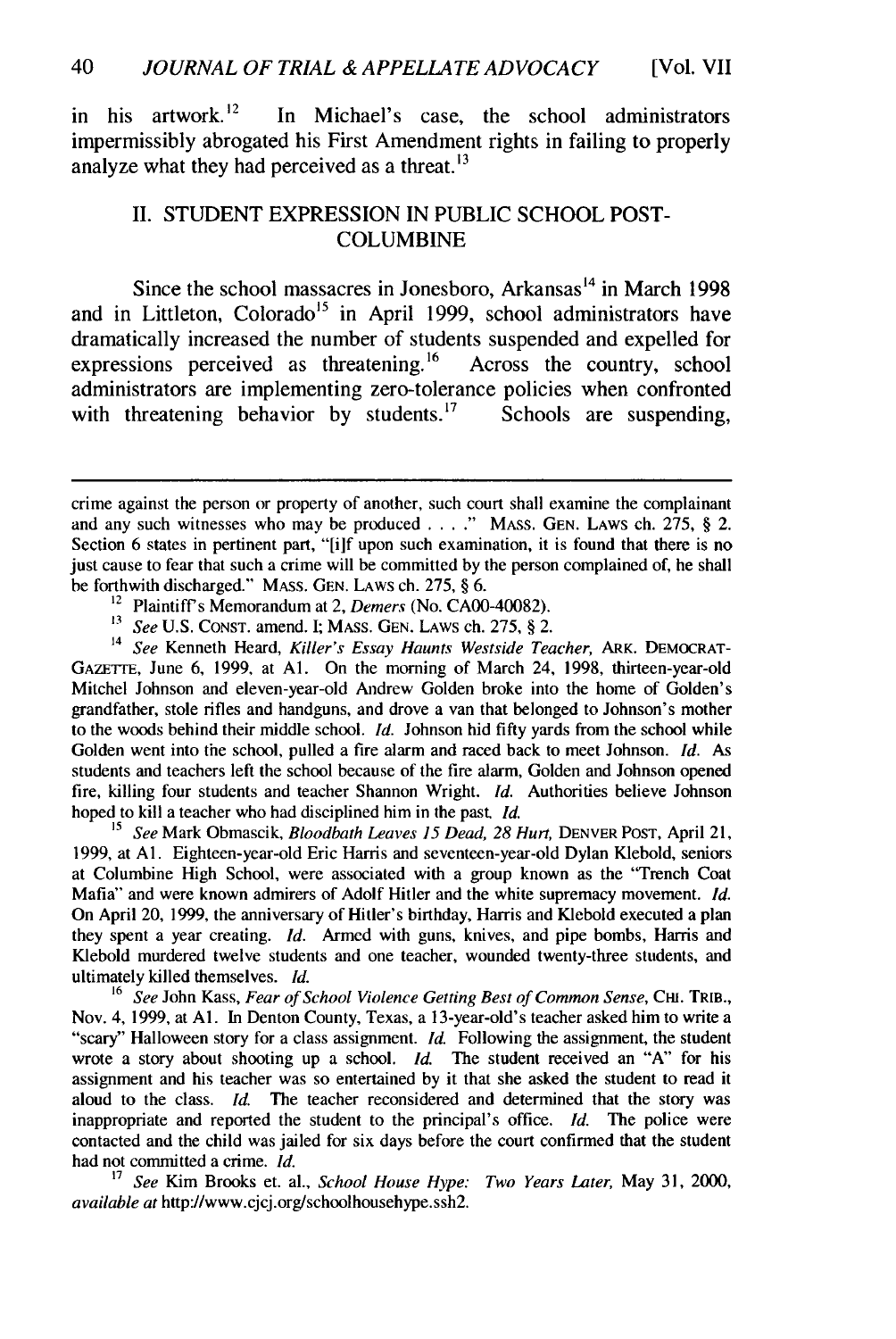expelling, and even arresting students for drawing, discussing, and planning acts of violence against their fellow classmates, teachers, and  $s$ chools.<sup>18</sup>

Over the last two years, there has been a drastic increase in expulsions and suspensions for behavior or speech that occurs on school grounds but is neither criminal nor violent.<sup>19</sup> Over three million children

Six months after a school shooting in Edinboro, Pennsylvania, a Juvenile Court Judge in Dauphin County issued a Memorandum regarding 'ZERO TOLERANCE' to School Violence, and noted that the Juvenile court was therefore adopting a 'Zero Tolerance' policy to violence or threats of violence, of any kind, occurring in school. Under this policy, any student who commits or threatens to commit any act of violence is to be immediately prosecuted, with consequences being 'SERIOUS' to 'SEVERE' for the first offense and 'CATASTROPHIC' for subsequent offenses.

Kim Brooks et. al., *supra.* The judge also stated, "second chances would not exist for this type of antisocial behavior." *Id.*

**<sup>18</sup>***See Boston Schools Drop Suspension of Chain-Saw Story Teller,* ASSOCIATED PRESS, May 18, 2000, *at* http://www.freedomforum.org/news. In April 2000, Charles Carithers, a junior at Boston Latin Academy, wrote about a fictional student's chain-saw attack on his English teacher. *Id.* Although his teacher told him that no subject was offlimits, the teacher and school administrators considered the essay "a threat to do bodily harm" and suspended Charles for three days. *Id.* Following a hearing before the school appeals board, the board overturned the suspension on May 16, 2000, finding that Charles's essay did not constitute a threat. *Id.; see also Ohio District, Student Journalist Settle Lawsuit Over Satirical Column,* ASSOCIATED PRESS, Nov. 11, 1999, *at* http://www.freedomforum.org/news. On April 23, 2000, in Macedonia, Ohio, three days after the shootings at Columbine High School, Mark Guidetti, co-editor of the school newspaper, published a column that school administrators felt suggested violent acts relieved stress. *Id.* Mark wrote: "Feel free to go commando." *Id.* "Administrators took 'go commando' literally; Mark said it was teenage slang for not wearing underwear." *Id.* Mark was suspended from school for ten days, but because of the media attention his suspension had received, the school allowed him to return after serving only two days of the suspension. *Id.* His father filed a lawsuit with the U.S. District Court in Cleveland accusing the school district of violating Mark's right to free speech. *Id.* On November 5, 1999, Mark received \$18,500 to settle his lawsuit. *Id.; see also Student suspended for doodles sues Louisiana School District,* ASSOCIATED PRESS, August 22, 2000, *at* http://www.freedomforum.org.html. In February 2000, Daniel Allen was suspended from Haughton High School in Louisiana after school officials confiscated papers containing his doodles and drawings. *Id.* The school claimed that some of Allen's doodles represented gang symbols or white supremacy slogans, and that Allen repeatedly outlined his signature with the shape of a gun. *Id.* Allen brought an action claiming that the school violated his First Amendment rights. *Id.* Allen claimed his drawings related to music lyrics, were not intended to convey violent messages, and that the lines around his signature were just lines. *Id.*

*<sup>19</sup>See* Brooks et. al., *supra* note 17, at 12. Although national statistics exist, a look to individual states is more demonstrative of what is occurring across the country. *Id.* Suspension and expulsion data is collected by the Maryland State Department of Education in order to provide insight into the "nature and scale of the problem." *Id.* (citing INFO. MGMT. BRANCH: MD. **STATE** DEP'T OF **EDUC.,** SUSPENSIONS FROM MARYLAND PUBLIC **SCHOOLS** (2000)).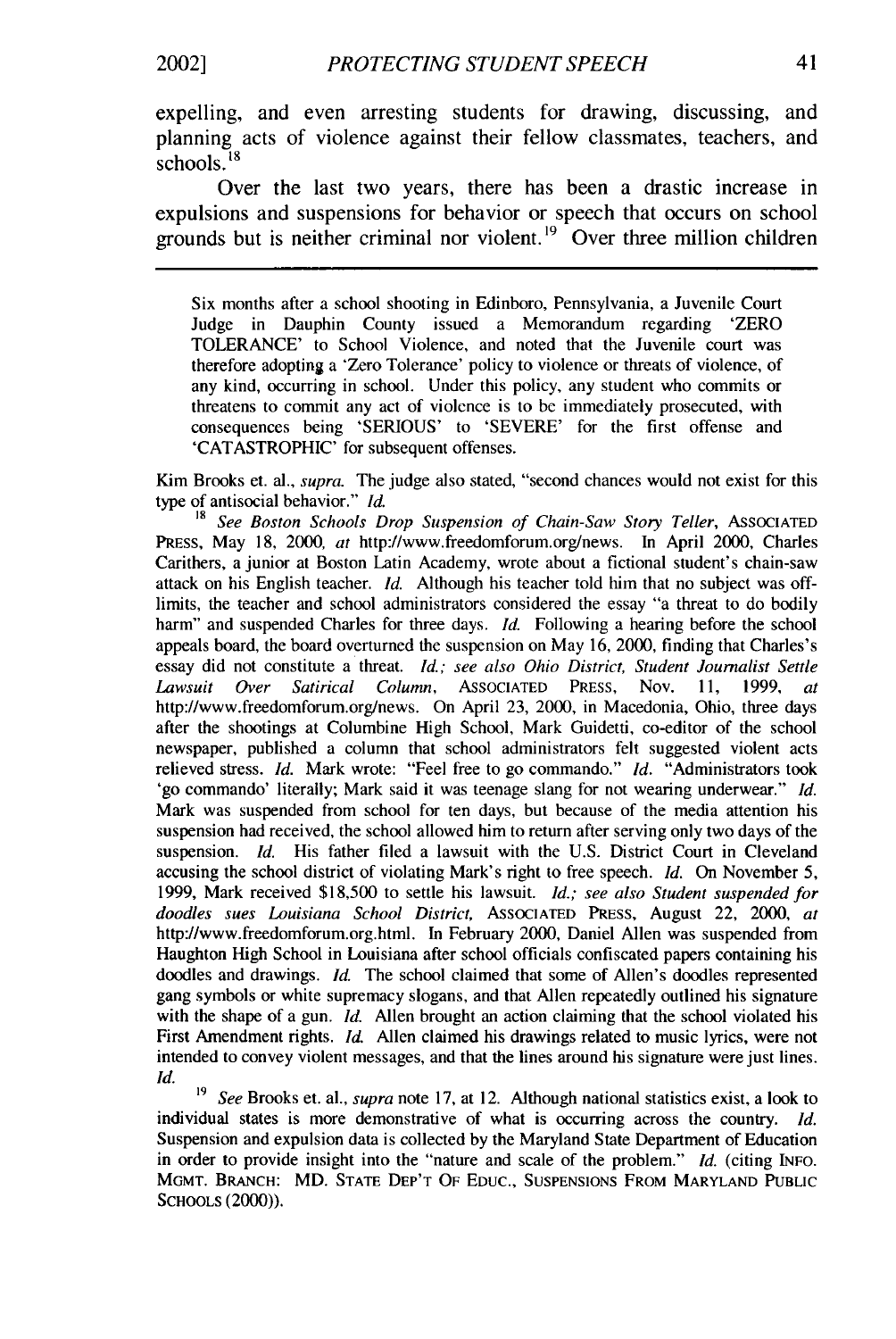are suspended or expelled in a given year.<sup>20</sup> National research suggests that the largest number of suspensions have been for expression and acts not involving violence. $21$ 

As schools across the country react to the Columbine killings with zero tolerance policies for any student expression perceived as threatening, some courts are reminding administrators that public school students do have free speech rights.<sup>22</sup> School administrators are excluding students for their expressions in drawings, writings, artwork, or interpersonal speech that the administrators "perceive" as threatening because of the countervailing public interest in the security of educational settings. This Note proposes that the First Amendment rights of public school students across the country are being violated when students are suspended or

The total percentage of students who were expelled or suspended did decline between school years 1997-1998 and 1998-1999 (from 9.1% to 7.8%), but the number of suspensions issued for non-violent acts increased from the previous year. Suspensions for physical attacks on students were down 13.0%, and firearm possession suspensions and expulsions were down 49.2% but suspensions for false alarm/bomb threats were up 44.2%.

Brooks et. al., supra note 17, at 12 (citing **INFO.** MGMT. BRANCH: MD. **STATE** DEP'T OF EDUC., SUSPENSIONS FROM MARYLAND PUBLIC SCHOOLS (2000)). The number of expulsions in Massachusetts increased by 35.0% between school years 1993-94 (958 students) and 1996-97 (1498 students). Brooks et. al., supra note 17, at 12 (citing 1996- 1997 MALDEN, MASSACHUSETTS: DEP'T. OF EDUC.: STUDENT EXCLUSION IN MASSACHUSETTS PUBLIC SCHOOL (1996-1997))

After possession of weapons and illegal substances, youth in Massachusetts' schools were most often expelled for 'other' non-violent unenumerated offenses.. • **.** Like Maryland, Massachusetts' largest city, Boston, had one of the lowest expulsion rates (1.7 per 1000 students), and only the third-highest total number of expulsions (109). By contrast, the City of Springfield had 399 expulsions with a rate of 16.8 per 1,000 students--nearly ten times the Boston rate. In total, sixteen other school districts in Massachusetts had higher expulsion rates than Boston. With suburban and smaller district expulsion rates outstripping the state's largest urban area, such rates clearly have little to do with overall juvenile crime rates.

Brooks et. al., supra note 17, at 12 (citing 1996-1997 MALDEN, MASSACHUSETTS: DEP'T. OF EDUC.: STUDENT EXCLUSION IN MASSACHUSETTS PUBLIC SCHOOL (1996-1997)).

- <sup>20</sup>*See* Brooks et. al., supra note 17, at 12.
- $^{21}$  See Di

 $22$  See, e.g., Boman v. Bluestem Unified Sch. Dist. No. 205, No. 00-1034-WEB, 2000 WL 297167 (D. Kan. 2000) (holding school violated student's First Amendment rights by expelling her for posting artwork on wall); Order Granting Plaintiff's Summary Judgment Motion and Denying Defendant's Summary Judgment Motion, LaVine v. Blaine Sch. Dist., No. C99-1074 (W.D. Wash. filed Feb. 24, 2000) (holding school authorities wrong by expelling student who wrote poem depicting massacre in school); *Ohio District, Student Journalist Settle Lawsuit Over Satirical Column,* ASSOCIATED PRESS, Nov. 11, 1999, *at* http://www.freedomforum.org/news (noting Cleveland court's finding suspension violated student's First Amendment rights).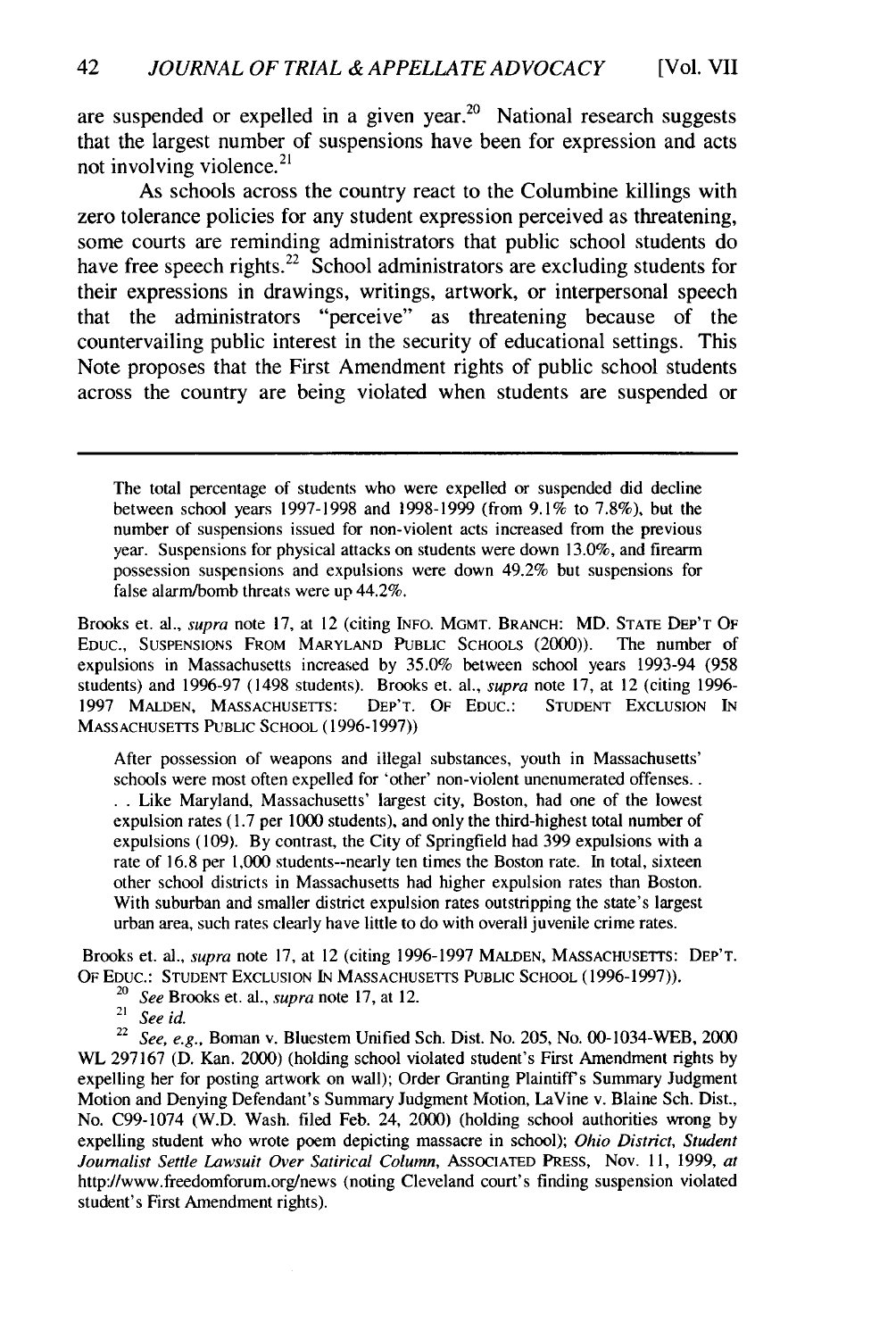2002]

expelled prior to an assessment of the perceived threat. *23* This Note will highlight the history of a student's First Amendment rights in the educational setting and will analyze, in a Post-Columbine light, the effect the climate of fear has placed on a student's First Amendment rights. Moreover, the Note will propose a two-prong analysis of student expression prior to the imposition of school exclusion. In discussing the two-prong analysis, the Note will focus on the Massachusetts threat statute and the Supreme Judicial Court's recent decision in *Commonwealth v. Milo. 24*

#### III. STUDENT EXPRESSION AND THE LAW

According to the Supreme Court, "education is the most important function of state and local governments," and "suspension or expulsion is a serious event in the life of the suspended or expelled child.<sup> $25$ </sup> For over forty years, the Supreme Court has held that First Amendment rights are available to teachers and students in a school environment.<sup>26</sup> Students do not "shed their constitutional rights to freedom of speech or expression at the schoolhouse gate."<sup>27</sup> Concomitantly, the Court has affirmed the inherent authority of the States and school administrators to establish and enforce rules of permissible conduct within an educational setting consistent with constitutional principles.<sup>28</sup> When students exercise their First Amendment rights, conflicts may arise with the policies of school authorities. $29$ 

When grappling with a student's expression that does not intrude ostensibly upon the school's operation or the rights of other students, the Court has held that forbidden conduct must "materially and substantially interfere with the requirements of appropriate discipline in the operation of the school" or "collide with the rights of others.<sup> $\dot{v}$ 30</sup> An administrator's

<sup>23</sup>*See* U.S. CONST. amend. I.

<sup>24 433</sup> Mass. 249, 740 N.E.2d 967 (2001); MASS. GEN. LAWS ob. 275, § 2, 6 (2001).

 $^{25}$  Brown v. Bd. of Educ., 347 U.S. 483, 493, 403 (1954); Goss v. Lopez, 418 U.S. 565 <sup>25</sup> Brown v. Bd. of Educ., 347 U.S. 483, 493 (1954); Goss v. Lopez, 418 U.S. 565, 576 (1975).

<sup>26</sup>*See* Tinker v. Des Moines Indep. Cmty. Sch. Dist., 393 U.S. 503, 505 (1969) (holding school officials violated students' First Amendment rights by suspending them for wearing armbands to protest Vietnam). The Court held that student expression is constitutionally protected unless school officials have a reasonable belief that the expression will cause a substantial disruption of the school environment. *Id.* at 514.

**<sup>27</sup>***Id.* at 506; *see also* West Virginia State Bd. of Educ. v. Barnette, 319 U.S. 624 (1943) (holding students in public schools not compelled to salute the flag under First Amendment).

<sup>28</sup>*Tinker,* 393 U.S. at 507 (citing Epperson v. Arkansas, 393 U.S. 97, 104 (1968)).  $29 \overline{Id}$ 

**<sup>30</sup>** Burnside v. Byars, 363 F.2d 744, 749 (5th Cir. 1966) (enjoining high school authorities from enforcing regulation that forebode students from wearing freedom buttons).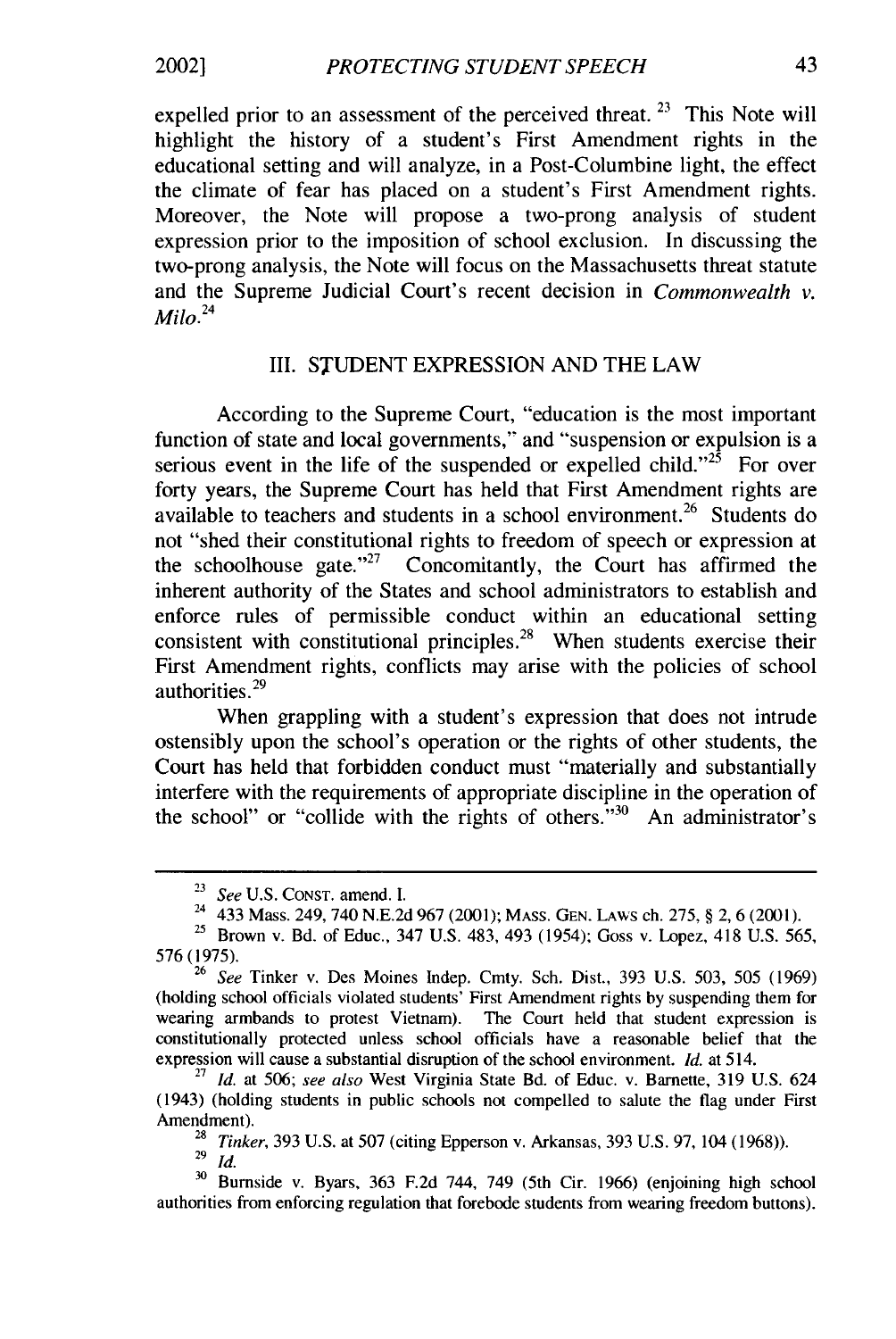foreboding pandemonium cannot trump a student's freedom of speech. $31$ The Constitution protects student speech that incites an argument, sparks a protest, or causes a disturbance, purveying the principle that the benefits of expression outweigh the risks of suppression.<sup>32</sup> School authorities cannot stifle or prohibit the expression of a student's opinion based on a wish to avoid controversy that may result from such expression.<sup>33</sup>

The Court opines that a student should be taught constitutional freedom by example. $34$  There is no better laboratory in which to experiment with the models of expression than within the safe environs of the classroom.<sup>35</sup> Here, the thought processes given rise to expression may be challenged, analyzed, and tested in robust debate.<sup>36</sup> Based on this reasoning, school officials should not have absolute authority over their students. $37$  In the school environs, students are not merely receptors of the State's message; their education encourages them to challenge, analyze, and test the message and to express their own message. $38$  Administrators cannot confine students to only officially approved expressions.<sup>39</sup> Students are entitled to freedom of expression of their views unless school officials show a constitutionally valid reason for the regulation of speech.<sup>40</sup> School officials cannot conduct their schools so as to "foster a homogenous people."'41 The Court upholds a student's right to engage in non-disruptive expression but distinguishes speech or actions that intrude upon the work

**<sup>31</sup>***See Tinker,* 393 U.S. at 509 (criticizing court's conclusion school authorities' acted upon reasonable fear of disturbance from wearing armbands).

<sup>4</sup> See id. at 512 (quoting Shelton v. Tucker, 364 U.S. 479, 480 (1960)) (reasoning classroom is the "marketplace of ideas").

**<sup>35</sup>***See Tinker,* at 512.

**<sup>36</sup>***Id.* at 512.

**<sup>37</sup>***Id.* at 511; *see also* Bethel Sch. Dist. v. Fraser, 478 U.S. 675, 690 (1986) (Brennan, **J.,** concurring) (concluding school officials do not have limitless authority or discretion in applying notions of indecency).

**<sup>8</sup>***See Tinker,* 393 U.S. at 511; *see also Fraser,* 478 U.S. at 690 (Marshall, J., dissenting). The dissent recognized that the school administration "must be given wide latitude in determining forms of conduct inconsistent with school's educational purpose, but Justice Marshall argued that where speech is concerned we cannot unquestioningly accept teacher's or administrator's assertion that certain pure speech interferes with education." *Id.*

**<sup>39</sup>***See, e.g., Tinker,* 393 U.S. at 511; Hazelwood Sch. Dist. v. Kuhlmeier, 484 U.S. 260, 289 (1988) (Brennan, J., dissenting) (reasoning using "yardstick" less than *Tinker* test results in school curtailing speech at slightest disturbance); Shanley v. Northeast Indep. Sch. Dist. Bexar Cty. Tex., 462 F.2d 960, 972 (5th Cir. 1972) (indicating need to teach children Constitution "living reality, not 'parchment' preserved under glass").

<sup>40</sup>*Tinker,* 393 U.S. at 511; *see also Hazelwood,* 484 U.S. at 287 (Brennan, J., dissenting) (arguing speech left uncensored by school administrators because speech addresses topics deemed potentially sensitive).

41 Meyer v. Nebraska, 262 U.S. 390, 402 (1923).

**<sup>32</sup>***Id.* at 508 (citing Terminiello v. Chicago, 337 U.S. 1 (1949)).

<sup>&</sup>lt;sup>33</sup> *Id.* at 515 (White, J., concurring) (noting "distinction between communicating by words, acts or conduct significantly impinging on some valid state interest").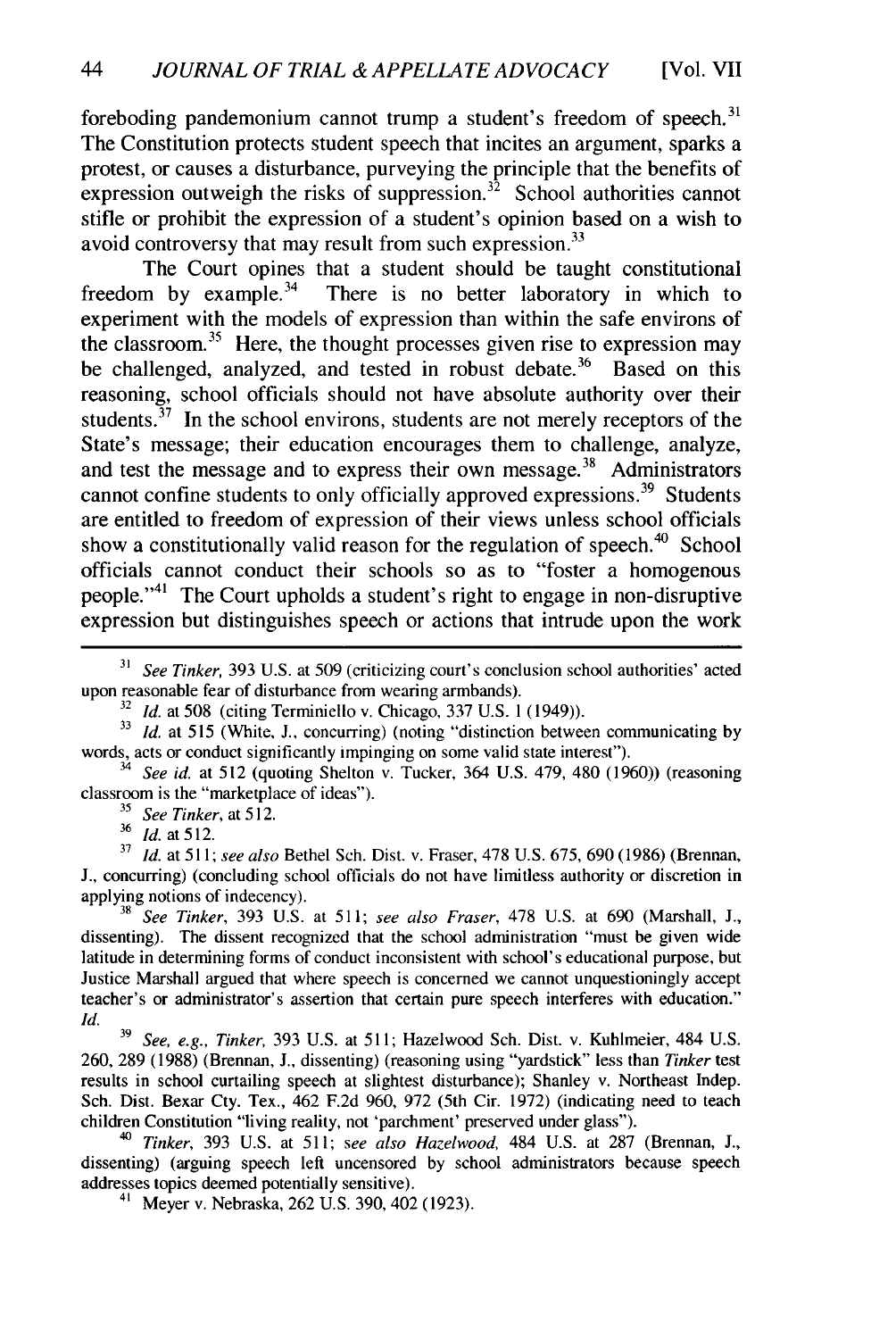of the schools or the rights of the students.<sup>42</sup> When school expression obstructs the State's duty to teach or thwarts a student's right to learn the lessons the State seeks to teach, school administrators may take measured control to ensure that learning proceeds. 43

#### IV. CHARACTERIZING STUDENT SPEECH

The Court distinguished the First Amendment's requirement that a school tolerate a particular student's speech from the promotion of that student's speech. $44$  The Court allows schools greater deference in their decisions to censor a school-sponsored publication inasmuch as there is a "valid, articulable, educational purpose. '45 Judicial intervention is required to protect students' constitutional rights if the regulation is not reasonable and is not based on legitimate pedagogical concerns.<sup>46</sup>

The Supreme Court has not yet addressed the question of whether school officials can punish students for advocating violence or other unlawful conduct.<sup>47</sup> Moreover, the Court has not established the extent of

**<sup>44</sup>***See Hazelwood,* 484 U.S. at 260. The Court held that the standard for determining when a school may punish student expression occurring on school premises is not the standard for determining when a school may refuse to lend its name and resources to dissemination of student expression. *Id.* at 271. The Court held that the school did not violate the First Amendment rights of students when they exercised editorial control over the style and content of the student's speech in the school newspaper. *Id.* The Court concluded that educators "can exercise greater control" over school-sponsored activities in order to ensure that the readers or listeners learn whatever lessons the activity is designed to teach, and that "the views of the individual speaker are not attributed to the school." *Id.* **45** *See id.* at 273.

**46** *See id.* "Education of the Nation's youth is primarily the responsibility of parents, teachers, and state and local school officials." *Id.* "But when the decision to censor a school-sponsored publication or other vehicle of student expression has no valid educational purpose," federal judges share a role in the responsibility of protecting students' constitutional rights. *Id.* Student's free expression oftentimes interferes with the effectiveness of the school's pedagogical function. *Id.* at 280 (Brennan, J., dissenting). "If mere incompatibility with the school's pedagogical message is constitutionally sufficient justification for censoring student expression," school officials could suppress any student expression that offends them. *Id.* School officials should not act as "thought police" assessing those topics and viewpoint that should be censored. *Id.* at 284.

<sup>47</sup>*See* Bystrom v. Fridley High Sch., 686 F. Supp. 1387, 1393 (D. Minn. 1987). First Amendment case pre-Columbine in which the district court wrestled with a student's First Amendment rights in educational setting. *Id.* The court only had *Tinker, Bethel* and *Hazelwood* to rely on as precedent. *Id.*

<sup>42</sup>*See Fraser,* 478 U.S. at 680. The Court held that the school district did not violate First Amendment rights of a high school student when the school imposed a two-day suspension on him for giving a lewd speech at a school assembly. *Id.* at 685. The Court concluded that it was "appropriate for the school to disassociate itself from the student to make the point to the pupils that vulgar and lewd conduct is inconsistent with the 'fundamental values' of public school education." *Id.* at 685.

**<sup>43</sup>** *See id.* at 681.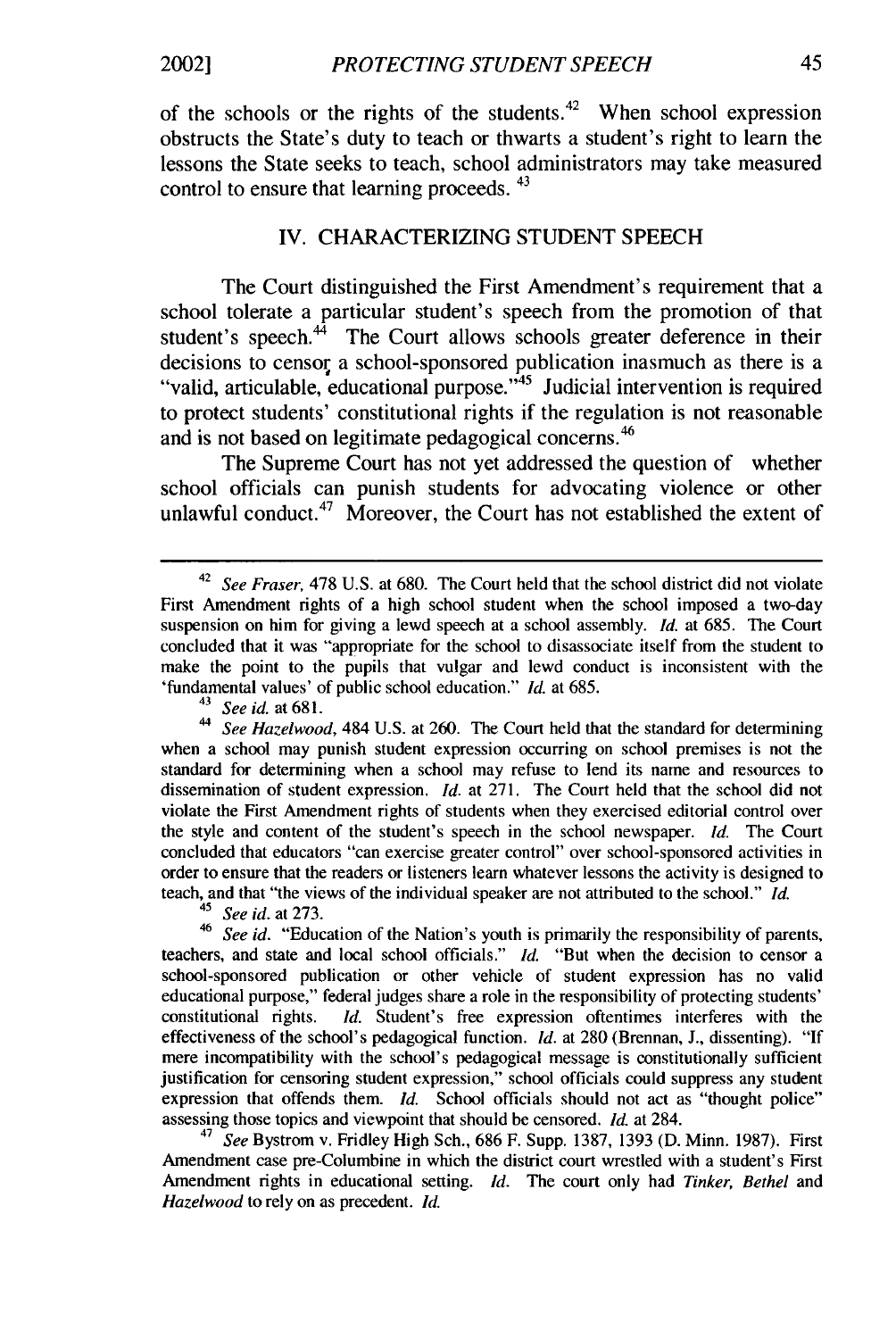a student's First Amendment rights in the context of drawings, artwork, or interpersonal speech that is perceived as threatening.<sup>48</sup> As a result, lower courts wrestle with the standard of acceptable expression versus unacceptable expression in a school environment.<sup>49</sup> Particularly since Columbine, the lower courts disagree about the amount of discretion allotted to school administrators in proscribing and disciplining a student's perceived threatening speech.<sup>50</sup>

In addressing the issue of whether school administrators are trampling upon a student's First Amendment rights, the lower courts assess the factual circumstances in which the student's expression occurred. **51** Relying on the test established in *Tinker,* the lower courts reasoned that a student's speech should be protected, even if it is unpopular, provided it does not substantially interfere with the mission of the school.<sup>52</sup> Suspending or expelling a student based on either fear, perception of disruption, or interference with school discipline is never an acceptable justification for limiting student speech under *Tinker.<sup>53</sup>*

*<sup>49</sup>See id.*

*<sup>50</sup>See id.*

*51 See LaVine,* No. C99-1074 at 2. In October 1998, school officials expelled LaVine, an eleventh grade student, for writing a poem entitled "Last Words." *Id.* at 2. The student's poem, "a first person account of a student who kills numerous classmates and then anguishes over his deeds," was not an assigned project, but rather an extracurricular activity by LaVine. *Id.* Ironically, the school expelled LaVine after a licensed psychologist and the local Sheriff's department investigated the writing and informed the school that LaVine was not an immediate threat. *Id.* at 3. The court held that poetry fell within "the core speech protected by the Constitution under the First Amendment." *Id.* at 6. In reaching the conclusion that the school district did not act reasonably, the district court reviewed the poem in light of the factual circumstances that existed in October 1998. *Id.* at 8. The court reasoned that there was "no overt act, violent demeanor or other threatening behavior manifested by LaVine" and pointed out that his teacher was not concerned about anyone's safety; rather she was only concerned for LaVine's well-being. *Id.* at 9.

Beussink v. Woodland R-IV Sch. Dist., 30 F. Supp.2d 1175, 1180 (E.D. Mo. 1998). The court granted a preliminary injunction to a high school student who claimed his rights under the First Amendment were violated when the school district suspended him for ten days for posting a homepage on the Internet that was critical of the high school and included crude and vulgar language. *Id.* at 1177. The court reasoned that the student's homepage did not "materially or substantially interfere with school discipline." *Id.* at 1180 (citing *Tinker,* 393 U.S. at 509). Further, there was no evidence to support a reasonable fear of such interference. *Id.* The court enjoined the school from restricting the student's "use of his home computer to repost his homepage" and also from enforcing any sanctions arising from the student's homepage. *Id.* at 1182.

*3 Id.* at 1180.

<sup>48</sup>*See, e.g., Boman,* 2000 WL 297167, at \*4 (holding student's First Amendment rights violated when student expelled for posting artwork on school wall); *LaVine,* No. C99-1074 at 8 (holding school authorities wrong to expel junior who wrote poem depicting school massacre); *State Appeals Court: First Amendment Doesn't Protect Boy's Essay,* ASSOCIATED PRESS, June 5, 2000, at http://www.freedomforum.org/news (ruling essay eighth-grade boy wrote about an upset student beheading teacher not protected by First Amendment).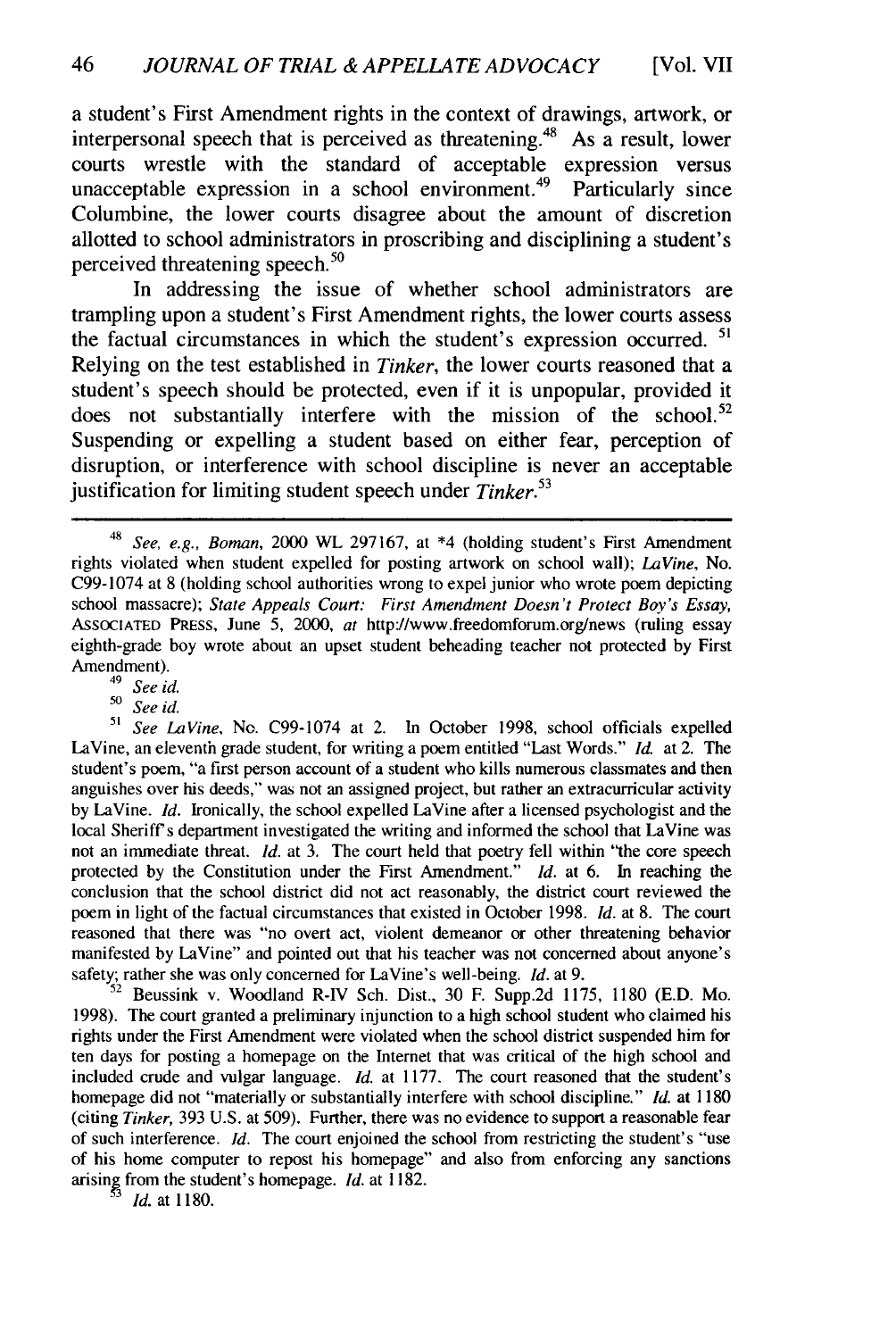Public school students are not a suspect class under the Equal Protection Clause.<sup>54</sup> Where there is a legitimate government interest, a school may ban specific expression without eviscerating constitutional principles.<sup>55</sup> Lower courts differ, however, as to the application of this analysis.<sup>56</sup> While courts acknowledge that school administrators have a compelling interest in ensuring the safety of the students and staff, some courts have concluded that an administrator's actions must be sufficiently refined to achieve their permissible goals while not infringing on First Amendment freedom of speech.<sup>57</sup>

The courts are aware of the extreme concern for student safety in the wake of recent episodes of violence throughout the country.<sup>58</sup> Upon learning of a specific threat, administrators have not only a right, but also a duty to investigate the pupil and the peril.<sup>59</sup> While the school district understandably wants to be certain that no actual threat to student safety exists, lower courts conclude that the school official should thoroughly investigate the threats prior to the long-term suspension or expulsion of a student.<sup>60</sup>

*See LaVine*, No. C99-1074 at 10, 11 (concluding even if concerns about poem reasonable, less restrictive ways of ensuring school's safety besides emergency expulsion).

**<sup>58</sup>***See* Elissa Haney, *Lessons in Violence: A Timeline of Recent Shootings,* June 14, 2000, *available at* http://www.infoplease.com/spot/schoolviolencel. On February 2, 1996, in Moses Lake, Washington fourteen-year-old Barry Loukaitis killed two students and one teacher in his algebra class. *Id.* On February 19, 1997, in Bethel, Alaska, Evan Ramsey, a sixteen-year-old boy, killed his principal and one student at his high school. *Id.* On December **1,** 1997, in West Paducah, Kentucky, "as students participated in a prayer circle at Heath High School," a fourteen-year-old boy killed three students and wounded five. *Id.* On April 24, 1998, in Edinboro, Pennsylvania at James W. Parker Middle School, a fourteen-year-old boy killed one teacher and wounded two students at a dance. *Id.* On May 21, 1998, in Springfield, Oregon at Thurston High School, a fifteen-year-old Kip Kinkel killed two students and wounded twenty-two others in the cafeteria. *See* Elissa Haney, *Lessons in Violence: A Timeline of Recent Shootings,* June 14, 2000, *available at* http://www.infoplease.com/spot/schoolviolencel. A day earlier, school officials discovered that Kinkel had a gun at school. *Id.* Kinkel was arrested for possession of a gun at school. *Id.* The police released him into his parents' custody and his parents were later found dead at home. *Id.*

*<sup>59</sup>Boman,* 2000 WL 297167, at \*4; *Tinker,* 393 U.S. at 507.

*<sup>60</sup>See Boman,* 2000 WL 297167, at \*1. In January 2000, school administrators suspended Boman, a senior in high school, for five-days and subsequently suspended her for the rest of the school year for creating a poster while at school and then hanging it in the doorway. *Id.* The poster contained questions and statements written in first person, asking

2002]

<sup>54</sup> West v. Derby Unified Sch. Dist. No. 260, 206 F.3d 1358, 1365 (10th Cir. 2000).

*<sup>55</sup>Id.* As a result of racial tensions in the school district, the school had reason to believe that "a student's display of Confederate flag might cause disruption and interfere with rights of other students to be secure and left alone." *Id.*

*See id.* at 1365 (holding "rationally related to legitimate governmental purpose" sufficient). *Compare LaVine,* No. C99-1074 at 8 (reasoning school cannot preemptively silence student unless reasonable person would conclude poem constitutes threat of violence).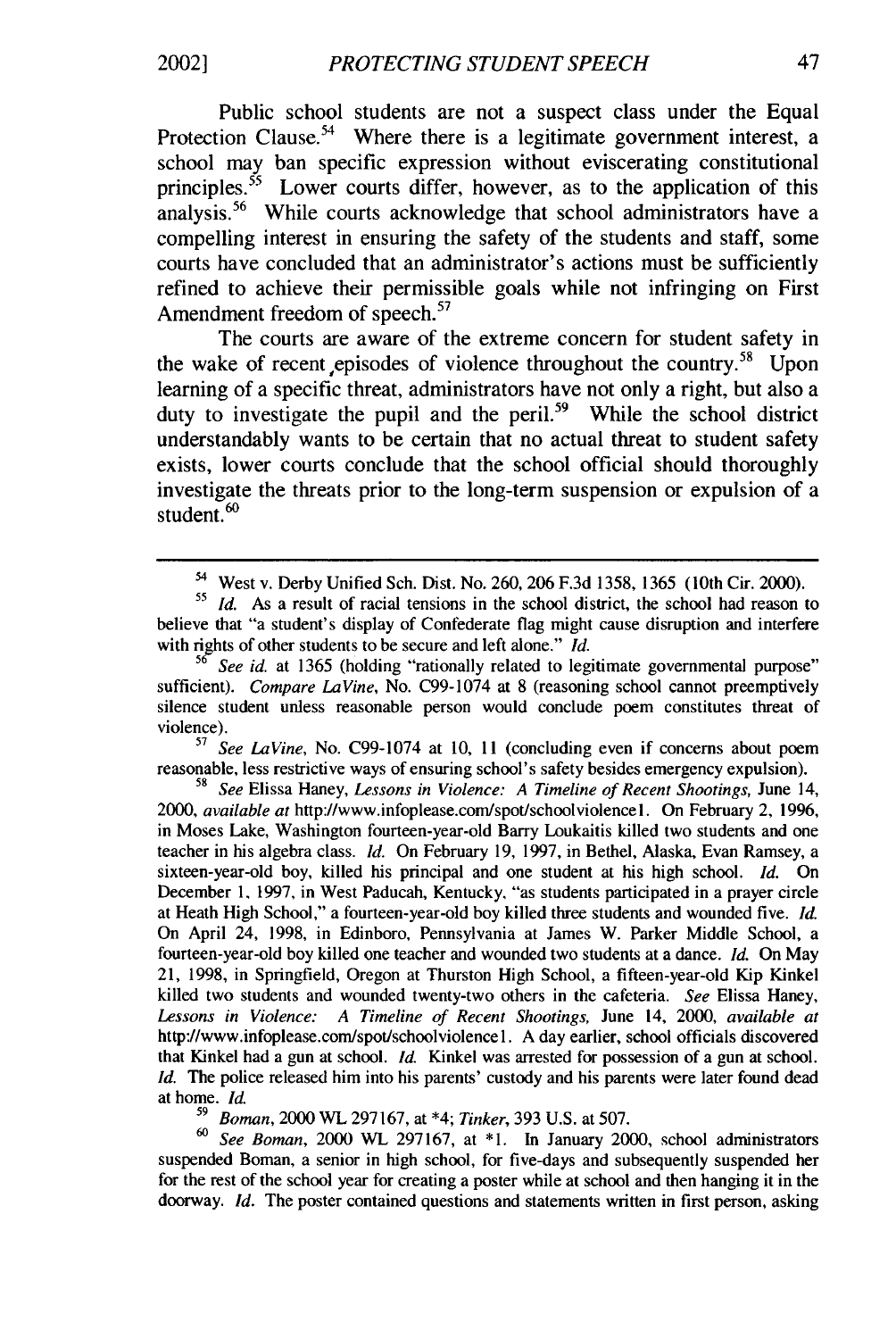#### V. APPLICATION OF MENS REA AND THE CURRENT STATE OF MASSACHUSETTS' LAW

Two fundamental factual questions must be addressed with regard to student speech in the course of artwork, classroom writing assignments, and expressions.<sup>61</sup> First, the fundamental question involves the intent and state of mind of the student while creating the disputed writing.<sup>62</sup> The second and independent question is whether the student's conduct substantially disrupts the operation of the school or invades the rights of others.<sup>63</sup>

Chapter 275 of the Massachusetts General Laws requires two elements to establish a threat against the person or property of another: (1) an expression of intention to carry out the threat on another and (2) an ability to do so in circumstances that would justify apprehension on the part of the recipient of the threat.  $64$  The statute further states, "[i]f, upon such examination, it is found that there is not just cause to fear that such crime will be committed by the person complained of, he shall be forthwith discharged."<sup>65</sup> Only when the elements of intention and ability are met "is there 'just cause' to fear that such crime will be committed by the person complained of."<sup>66</sup> The Massachusetts' Courts have required that the fear of the threat be tested objectively rather than subjectively.  $67$ 

In an educational setting, a student who expresses a threat deserves no less than this two-prong analysis prior to the imposition of discipline.<sup>68</sup> A student's expression ought to be analyzed to assess both the present intent and the ability to carry out the threat. $69$  Based on a survey of the

<sup>&</sup>quot;who killed my dog?" and asking what do "you" know about it. *Id.* It included statements that **"I'll** kill you if you don't tell me who killed my dog" and **"I'll** kill you all!" *Id.* The court granted the student a preliminary injunction, which was made permanent, reasoning that the school district did not demonstrate any evidence that suggested that the student acted with "a bad or willful purpose." *Id.* at **\*3.** The court also reasoned that the student was able to justify the context of her poster and that there was "no factual basis for believing that she threatened to harm other students or that her return to school would constitute a threat." *Id.* at \*4.

<sup>61</sup>*See id.* at \*3-4.

<sup>62</sup>*See id.*

<sup>63</sup>*See Fraser,* 478 U.S. at 680.

<sup>64</sup>MASS. GEN. LAWS ch. 275, §§ 2, 6 (2001).

<sup>&</sup>lt;sup>65</sup> MASS. GEN. LAWS ch. 275, § 6.

**<sup>66</sup>**Robinson v. Bradley, 300 F. Supp. 665, 668-69 (D. Mass. 1969).

<sup>67</sup>*See* Commonwealth v. Milo, 433 Mass. 149, 740 N.E.2d 967 (2001) (citing Commonwealth v. Sholley, 48 Mass. App. Ct. 495, 497, 739 N.E.2d 236 (2000)) (noting lower court judge tested threat objectively); *see also* Commonwealth v. Strahan, 39 Mass. App. Ct. 928, 930, 657 N.E.2d 234 (1995) (holding threat assessed by determining whether defendant's statements reasonably caused apprehension).

*<sup>68</sup>See* MASS. GEN. LAWS ch. 275, §§ 2, 6.

<sup>69</sup>*See Boman,* 2000 WL 297167, at \*1.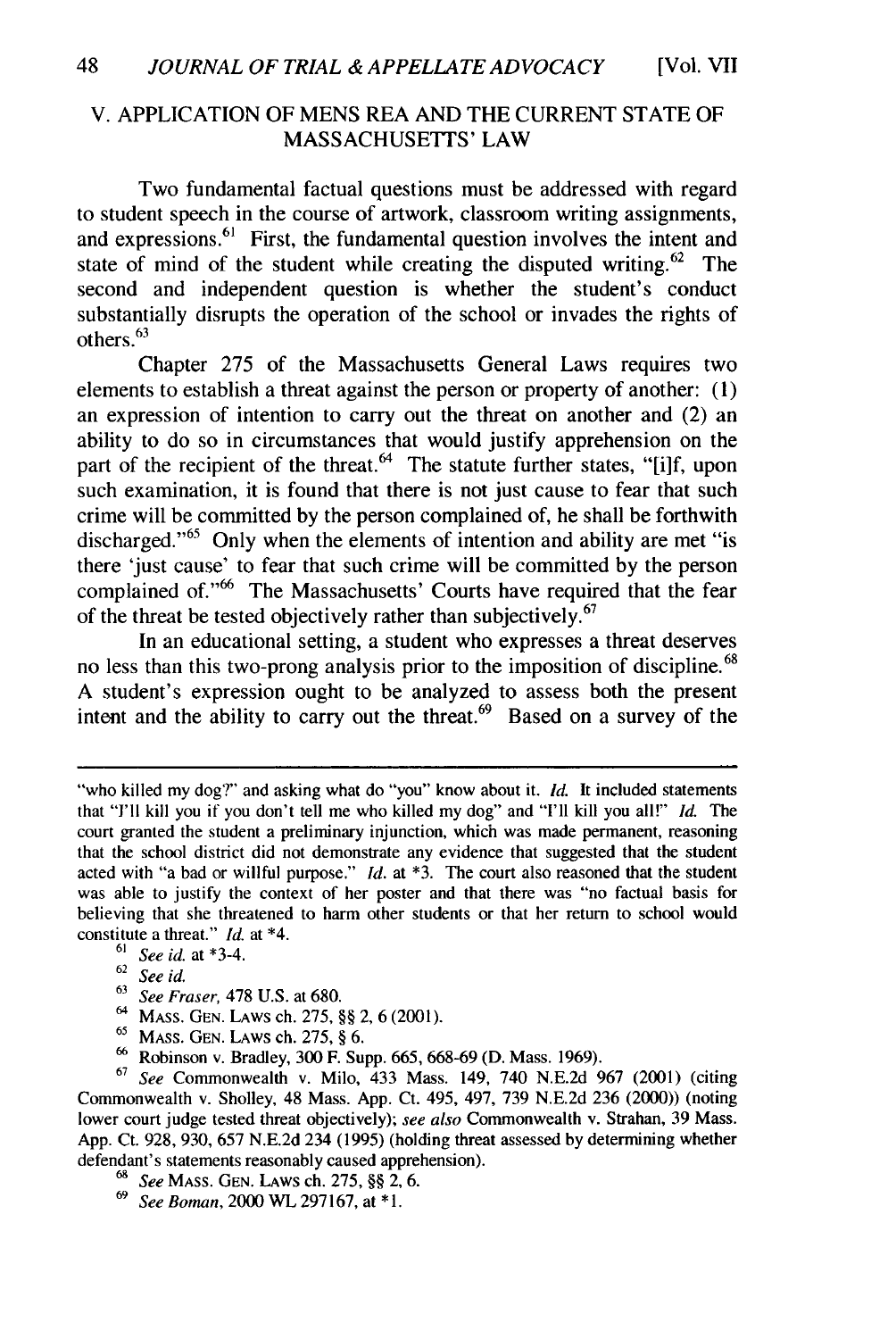reported cases, it appears that the second element, present ability to carry out the threat, would substantially eliminate most of the cases of suspensions and expulsions occurring in school districts across the country.<sup>70</sup> Failure to establish a two-prong test has resulted in a number of students being excluded from school for expressions that they had neither the present intention nor the ability to carry out.<sup>71</sup>

The Supreme Judicial Court of Massachusetts (SJC) in *Commonwealth v. Milo*<sup>72</sup> applied a two-prong analysis in upholding a lower court's ruling that a drawing depicting a student pointing a gun at his teacher constitutes a threat.<sup>73</sup> In applying the analysis, however, the SJC did not apply an objective standard in determining whether a threat to commit a crime occurred.<sup>74</sup> Although the drawing may have appeared to be offensive, there was no direct evidence in the drawing or presented at trial of the juvenile's present ability or intention to commit the alleged threatened crime.<sup>75</sup> At trial, the teacher testified that she did not want the

**<sup>71</sup>***See* Plaintiffs Memorandum at 2, *Demers* (No. CA00-40082); Ted Flanagan, *Parents Not Told of Pupil's Threat: Event Didn't Cause Real Concern,* WORCESTER TELEGRAM & **GAZETTE,** June 17, 2000, at A2. During the week of June 12, 2000, a fifthgrader threatened to shoot his classmates on the last day of school. *Id.* Although an investigation by school administrators demonstrated that the threat would not be carried out, the student was suspended in order to send a message to the student and his classmates. *Id.* Therefore, they suspended the boy for the last two days of school. *Id.*

<sup>72</sup> 433 Mass. 149, 740 N.E.2d at 967. In *Milo*, a twelve-year-old juvenile sat outside his classroom waiting to be disciplined by the principal. *Id.* at 150, 740 N.E.2d at 968. Sitting there, the juvenile drew two pictures. *Id.* The first picture depicted the juvenile shooting Mrs. F., his teacher. *Id.* A teacher confiscated this picture and showed it to Mrs. F. *Id.* The juvenile then drew a second picture and brought it to Mrs. F.'s classroom. *Id.* The juvenile stood in the doorway with the second picture, which depicted the juvenile pointing a gun at Mrs. F, and "said in a defiant tone," "[D]o you want this one too?" *Id.* Mrs. F. was unable to see the drawing, but because she did not want the juvenile to approach her, she told him to give the drawing to one of his classmates. *Milo,* 433 Mass. 150, 740 N.E.2d at 968. The juvenile's classmate handed the picture to Mrs. F. *Id.*

**<sup>73</sup>***See id.* at 152, 740 N.E.2d at 970. The SJC held that the juvenile court judge's finding that "it was reasonable to fear that the [juvenile] had the intention and ability to carry out the threat" did not create a substantial risk of a miscarriage of justice in the absence of any other references to an objective standard. *Id.* The **SJC** also concluded that there was enough evidence to support the judge's findings that the "juvenile expressed an intent to commit the threatened crime" and an ability to do so in certain circumstances that would justify apprehension on the part of the juvenile's teacher. *Id.* at 154, 740 N.E.2d at 972.

<sup>74</sup>*See* Robinson v. Bradley, 300 F. Supp. 665, 668 (D. Mass. 1969); Commonwealth v. Ditsch, 19 Mass. App. Ct. 1005, 475 N.E.2d 1235 (1985) (holding legal interpretation of threat requires more than mere expression of intention). A threat has been interpreted to require "both the intention and ability in circumstances which would justify apprehension on the part of the recipient of the threat." *Id.* 

*Milo, at 156, 740 N.E.2d at 973.* The SJC concluded that there was no direct evidence that the juvenile possessed an immediate ability to carry out the threat at the time he communicated the drawing to Mrs F. [his teacher], however the court reasoned that did

<sup>70</sup>*See id.* at \*4; *see also LaVine,* No. C99-1074 at 8-9.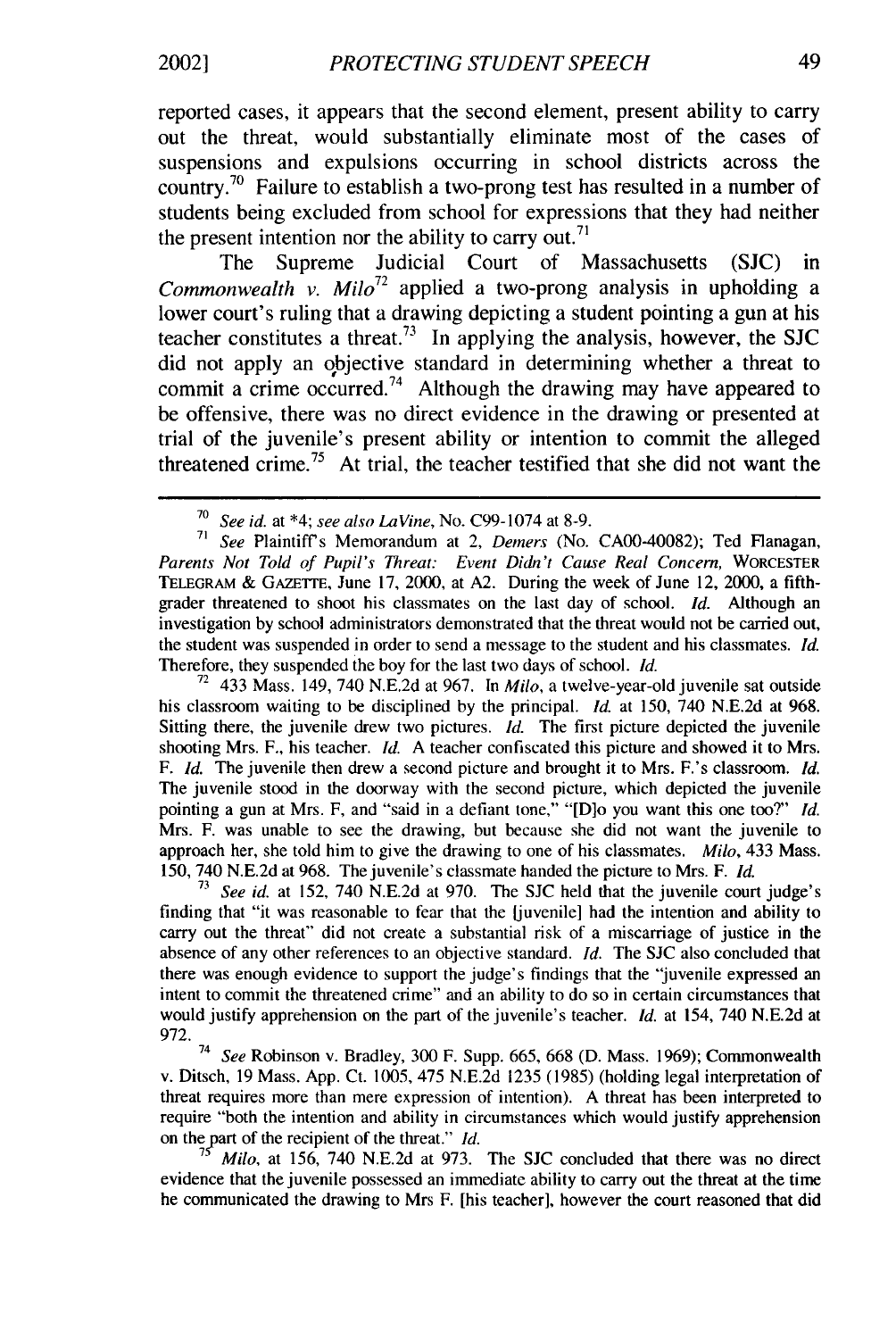juvenile to approach her, yet she "prefer[ed] he give this picture [second picture] to this girl who would then give it to me.<sup>776</sup> Arguably, even if the alleged threat was directed toward her, if the teacher truly felt frightened of the juvenile's ability and intention to commit the crime, the teacher would not have placed the risk on a twelve-year-old student in her classroom.<sup>77</sup> Actually, the teacher testified, "I couldn't really see it," in reference to the drawing that the juvenile had shown to her.<sup>78</sup>

The juvenile's second drawing did not constitute a threat because the threat could not have been communicated.<sup>79</sup> Rather than being a substantive communication of intent to perform the act depicted, the juvenile's drawing expressed his anger.<sup>80</sup> By holding otherwise, the SJC's

**<sup>77</sup>***See Milo,* at 150, 740 N.E.2d at 969; Commonwealth v. Gordon, 44 Mass. App. Ct. 233, 236, 694 N.E.2d 2, 4 (1998) (reasoning threats are "acts or language by which another is placed in fear of injury or damage"); *see also* Defendant's Brief at 17, *Milo,* (No. SJC-08269).

<sup>78</sup> See Milo, at 150, 740 N.E.2d at 969.<br><sup>79</sup> Sanid, at 151 p. 2, 740 N.E.2d at 0.

**<sup>79</sup>***See id.* at 151 n. 2, 740 N.E.2d at 970 (noting lower court found first drawing not threat because never communicated by juvenile). The juvenile walked into his teacher's classroom and asked, "Do you want this one, too?" in reference to his second drawing. *See Milo,* at 150, 740 N.E.2d at 969. From where she was standing, the teacher was unable to see what the picture depicted, so she told one of the juvenile's classmates to take the drawing from the juvenile and bring it to her. *Id.* The juvenile handed the picture to his classmate and left his teacher's classroom without any "further verbalization or unusual conduct." Defendant's Brief at 4, *Milo,* (No. SJC-08269). At trial, the Commonwealth's *only* [emphasis added] witness was the teacher who testified that she felt apprehensive and characterized the juvenile as having spoken to her in a defiant manner when he asked her, "Do you want this one, too?" *Id.; see also* Commonwealth v. DeVincent, 358 Mass. 592, 595, 266 N.E.2d 314, 316 (1971) (stating "the state of mind of person threatened is not controlling"). Arguably, in *Milo,* the Juvenile Court focused on the subjective state of mind of the juvenile's teacher in stating, "it was reasonable to fear that the Defendant had the intention and the ability to carry out the threat." *Milo,* at 150, 740 N.E.2d at 969 (quoting Juvenile Court judge's finding and noting correct application of the law). Moreover, in the SJC's decision in *Milo,* the court relies on merely circumstantial evidence in determining that the juvenile had the ability to commit this crime. *See Milo,* at 155, 740 N.E.2d at 972. The only evidence the **SJC** relies on are the following facts: (1) the drawings were violent and according to the juvenile's teacher were held out in "an angry and defiant manner;" (2) the juvenile was sitting in the hallway, which "usually [means] [the student] had done something to cause that situation;" (3) the juvenile was loitering near the teacher's car later that same day; (4) and the court's taking judicial notice of recently highly publicized, school-related shootings by students. *id.* at 155-157, 740 N.E.2d 973-974. From these facts *alone* [emphasis added], the **SJC** concludes that in light of the" 'climate of apprehension' **"** concerning school violence in which this incident occurred, the teacher's fear that the juvenile could carry out the threat was quite reasonable and justified." *Id.* at 157, 740 N.E.2d at 974 (citing *Sholley,* 432 Mass. at 726, 739 N.E.2d 236 (2000)).

**<sup>80</sup>***See* MASS. GEN. LAWS Const. Pt. **1,** Art. XVI (2001) which provides: "[T]he right of free speech shall not be abridged." *See also* MASS. GEN. LAWS ch. 71, § 82 (2000) which states: "[T]he right of students to freedom of expression in the public schools of the

<sup>&</sup>quot;not mean that [the juvenile] could not have carried out his threat at a later time." *Id.*

<sup>76</sup> *See* Defendant's Corrected Brief at 17, Commonwealth v. Milo, 433 Mass. 149, 749 N.E.2d 967 (May 5, 2000) (No. SJC-08269).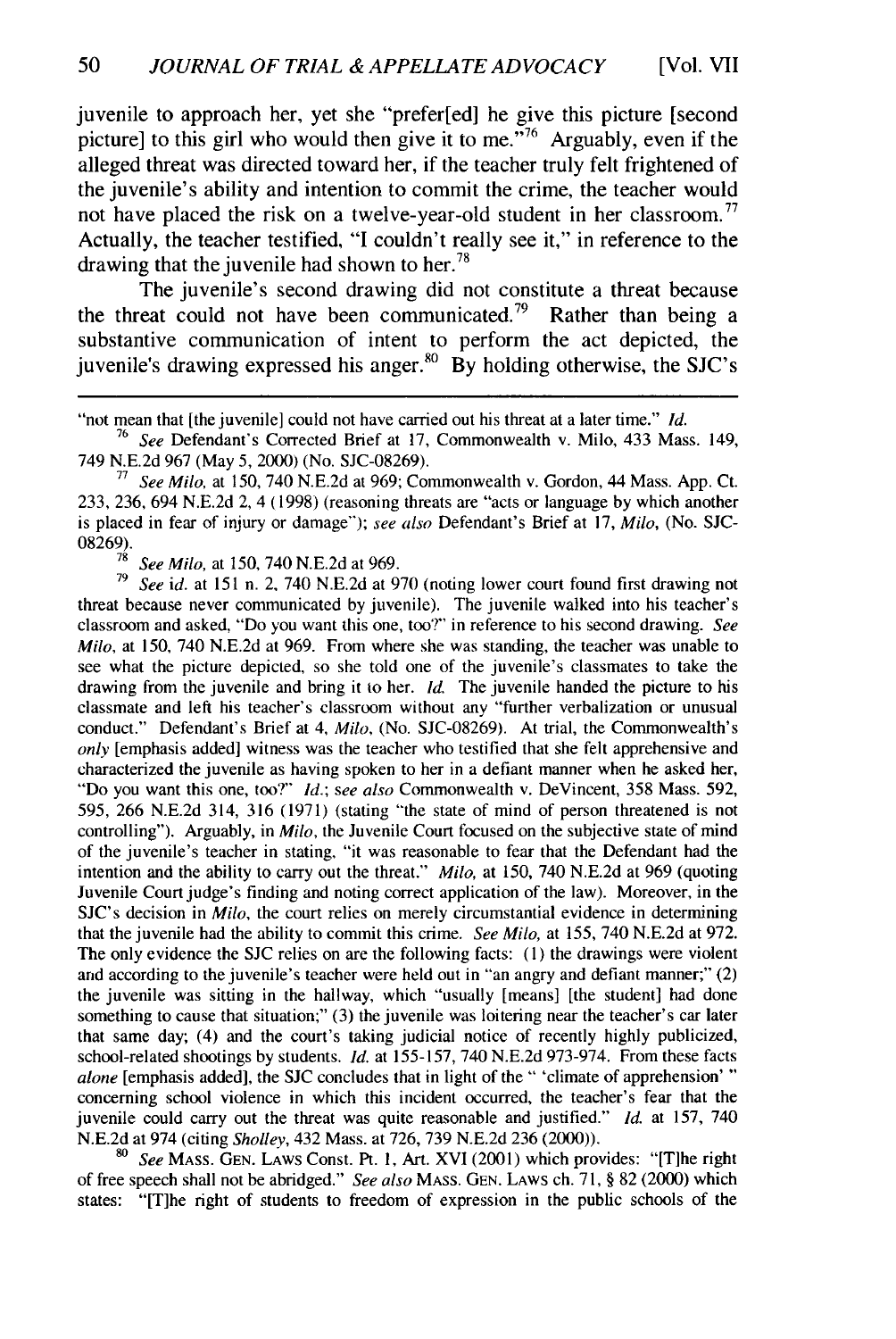decision causes a chilling effect on the exercise of the juvenile's First Amendment rights.<sup>8</sup>

#### VI. CONCLUSION

The SJC's decision sets an unenforceable and dangerous precedent for juveniles in Massachusetts.<sup>82</sup> Although a student's drawing may succeed in offending his teacher, a drawing cannot objectively be said to be a threat to commit a crime.<sup>83</sup> There needs to be something more to

commonwealth shall not be abridged, provided that such right shall not cause any disruption or disorder within the school. Freedom of expression shall include without limitation, the rights and responsibilities of students, collectively and individually, (a) to express their views through speech and symbols, (b) to write, publish and disseminate their views **......** *Id.* The drawing does not depict an act of violence that rises to the level of a threat; rather arguably the drawing is a form of expression. **Id.** The picture at issue depicts a teacher smiling while the juvenile is pointing with what appears to be a toy gun at her. *See Milo,* at 161, 740 N.E.2d at 977 (Appendix B). Although the drawing may arguably appear to be offensive, no direct evidence was presented at trial of the juvenile's present ability to commit the alleged threatened crime. *See, e.g., Milo,* at 156, 740 N.E.2d at 973; *Boman,* 2000 WL 297167, at \*4; *LaVine,* No. C99-1074 at 8-9; *see also* Defendant's Brief at 14, *Milo,* (No. SJC-08269). Moreover, the drawing must be looked at in the context in which it was written. Arguably, the student was angry. The juvenile was sitting in the hallway for disciplinary issues that had arisen the previous day. *See Milo,* at 150, 740 N.E.2d at 969. *See also* Eileen McNamara, *Fright of Fancy was Misjudged,* THE BOSTON SUNDAY GLOBE, Apr. 30, 2000, at Bl. "It's quite a leap from creative writing to criminal design, even for those who find [themselves spending] these perilous times in America's classrooms." *Id.*

81 **U.S.** CONST. amend. I

<sup>82</sup>*See* Commonwealth v. A. Juvenile, 368 Mass 580, 334 N.E.2d 617 (1975) (holding Massachusetts's threat statute should be reviewed under strict scrutiny standard); *see also* Fogelman v. Chatman, 15 Mass. App. Ct. 585, 590 n. 4, 446 N.E.2d 1112 (1983) (citing Commonwealth v. A Juvenile, at 586 n.4, 334 N.E.2d at 621-22 (1975)) (holding courts should resolve ambiguities in statute in favor of holding it unconstitutional). The *Fogelman* court reasoned that holding a law unconstitutional would prevent the statute from having a "deterrent or chilling effect on the exercise of First Amendment rights due to the threat of the statute's possible application." *Id.; see also Supreme Judicial Court reviews drawing,* WORCESTER TELEGRAM AND GAZETTE, Nov. 29, 2000 at Bl. Chief Justice Marshall of the **SJC** actually stated during the *Milo* case, "statistics show schools are among the safest places for children. There are thousands of schools where shootings have never taken place."  $Id$ .<br> $83 \frac{ }{ }$ 

<sup>83</sup>*See* Commonwealth v. A. Juvenile, at 589-590, 334 N.E.2d at 623-624 (quoting Colder v. California 403 U.S. 15, 23 (1971) stating "[v]ulgar, profane, offensive, or abusive speech is not, without more, subject to criminal sanction"); *see also* Commonwealth v. Sholley,48 Mass. App. Ct. 495, 497, 739 Mass. N.E.2d 415, 418 (quoting Commonwealth v. Elliffe, 47 Mass. App. Ct. 580, 582, 714 N.E.2d 835, 837 (1999)). Drawings and words "must be interpreted in the context of the actions and demeanor which accompanied them." *Id.; see also* Lisa Pisciotta, Comment, *Beyond Sticks and Stones: A First Amendment* Framework For Educators Who Seek to Punish Student Threats, 30 SETON HALL L. REV. 635 (2000). In determining whether to punish a threat of violence, school officials must consider "within which what context or circumstances was the student threat uttered? ... [and] what was the reaction of the person to whom the threat was directed, and if the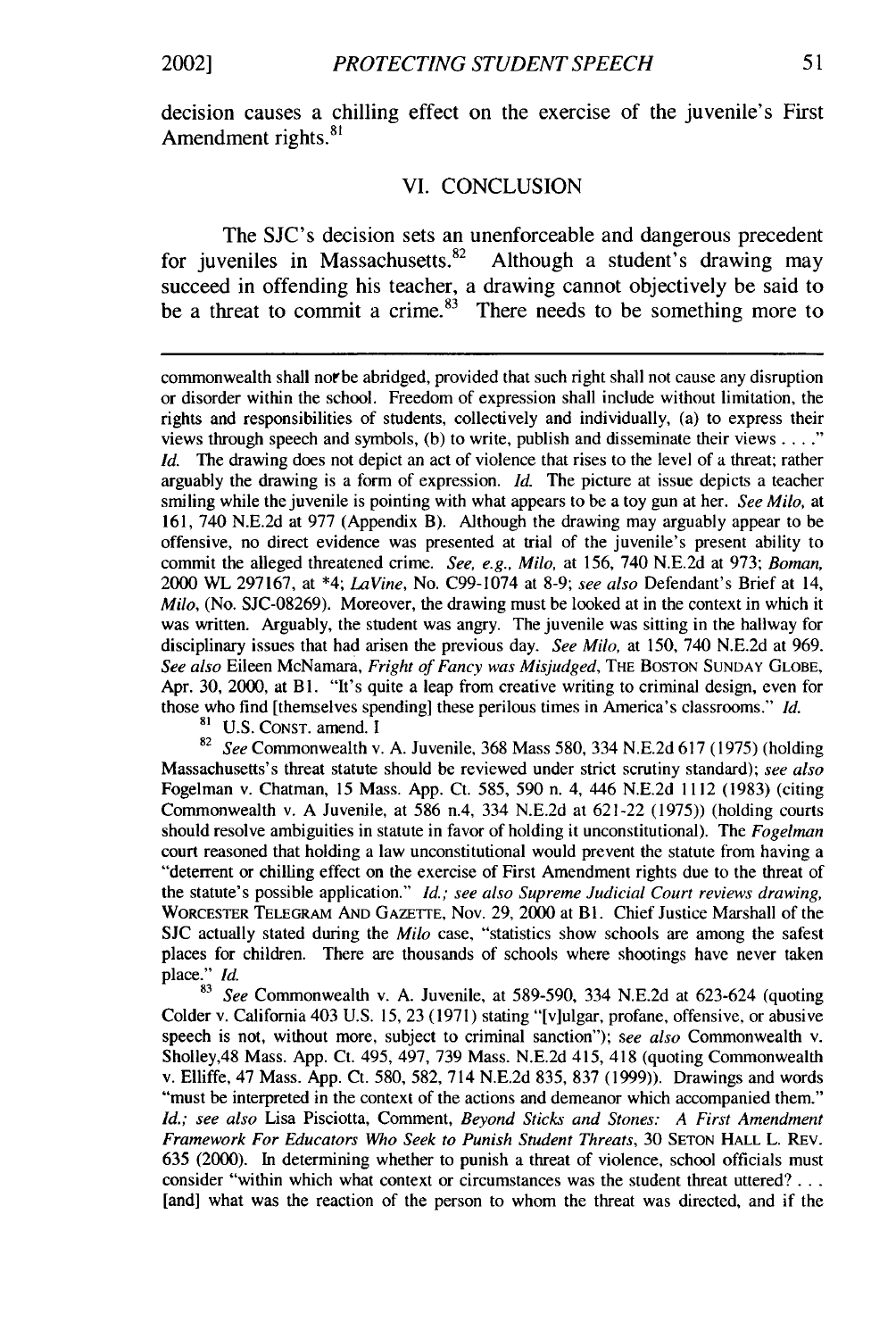transform the drawing from offensive speech to a threat to commit a crime. <sup>84</sup>

School shootings have generated a climate of fear, but that fear does not provide a rational basis for curtailing a student's First Amendment rights or excluding them from education.<sup>85</sup> A student's drawings and words "must be interpreted in the context of the actions and demeanor which accompanied them."<sup>86</sup> First Amendment issues involving students that are being brought into the justice system, could be, and have previously been, handled by school administrators.<sup>87</sup> To avoid the courts being further enmeshed in the administration of the nation's schools, school administrators should be guided by the two-prong analysis: the student's present intent and present ability to act upon the threat.<sup>88</sup>

Michael Demers would not have been expelled for drawing on April 7, 2000 had Northwest School utilized a two-prong analysis prior to

**<sup>85</sup>***See Tinker,* 393 U.S. at 508; *see also* In re B.R., 732 A.2d 633, 639 (1999). The court stated that a threat by a student to bring a gun to school can "in no way be treated as a joking statement which can be casually disregarded." *Id.* However, the statement or arguably the school's belief that an inference is being made by a drawing must be assessed prior to the student's suspension or expulsion. See Tinker, 393 U.S. at 508. "Acting with a conscious disregard for a student's First Amendment rights and his right to an education violates a student's constitutional rights." *Id.*

<sup>86</sup>Sholley, at 497, 726 Mass. N.E.2d at 218 (quoting *Elliffe,* at 582, 714 N.E.2d at 837).  $_{87}$ 

<sup>87</sup>See Brooks, supra note 17, at 20-22; see *also* DEPARTMENT OF JUSTICE, **OFFICE** OF THE ATTORNEY GENERAL: THE **SCHOOL** SHOOTER: A THREAT ASSESSMENT PERSPECTIVE, available *at* http://www.resultsproject.net/FBl\_.Report (discussing use of systematic procedure for threat assessment and intervention); see *also* COOK **COUNTY STATE'S** ATIrORNEY: CHICAGO To **PARTICIPATE IN** MOSAIC-2000 PILOT PROGRAM: **DEVELOPED** AFTER **COLUMBINE SHOOTINGS,** January 12, 2000, available at http://www.statesattorney.org/aweb/presmosa. According to Cook County State's Attorney's Office in Chicago, MOSAIC-2000 provides a step-by-step evaluation on a computer of a student's threat. Id. This adds another component to violence prevention and potentially enables a young, non-violent offender to be diverted out of the court system. *Id. See* also Scott Greenberger, Threat Led School to STARS, THE BOSTON GLOBE, April 4, 2000 (discussing analyzing threats and manner in which to respond). In the wake of Columbine shooting, Massachusetts police departments have devised a proactive approach to school violence. *Id.* STARS-School Threat Assessment Response System has a team of law enforcement, school officials and mental health specialists ready to respond when a school crisis cannot be handled through normal channels. *Id.* The System is supported by State funding and is used to analyze threats rather than just react to them, thereby, "keeping education from grinding to a halt." Id.; but see John Kass, *Now, a High-Tech Witch Hunt* For 'Dangerous' Students, at http://www.freedomforum.org (questioning and criticizing reliability of Mosaic-2000 and intrusion Program has on students).

reaction was fear, was that fear a reasonable and foreseeable reaction?" *Id.; see also* **MASS GEN** LAWS ch. 71, § 82.

*<sup>84</sup>See Tinker,* 393 U.S. at 508; *LaVine,* No. C99-1074 at 8-9; *see also* Eileen McNamara, *Fright of Fancy was Misjudged,* THE BOSTON SUNDAY GLOBE, Apr. 30, 2000, at B1.

<sup>88</sup>See *Boman,* 2000 WL 297167, at \*4; *see also LaVine,* No. C99-1074 at 8-9.